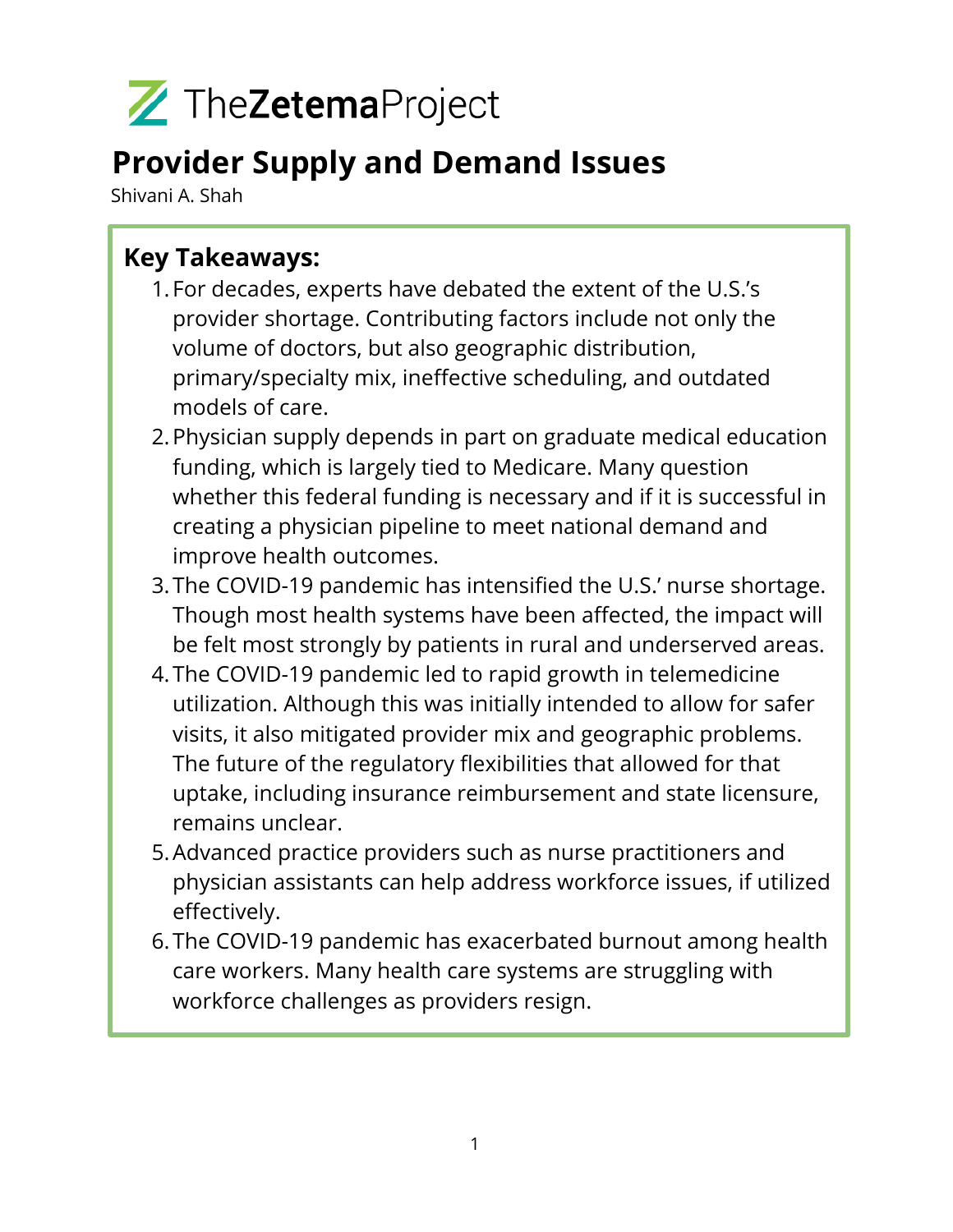

#### **Overview**

The COVID-19 pandemic has put significant strain on the U.S. healthcare system, pushing providers to their limits. Healthcare workers report increasing rates of burnout and are more likely to be considering retirement or a change in career. Patients, in turn, report greater difficulty accessing timely care. This mismatch has renewed interest in understanding provider supply and demand. In this brief, we focus on physicians, advanced practice providers and nurses along with the variables that affect them. We recognize the importance of other health professionals including dentists, therapists and health aides but do not cover them here.

#### **Physician Supply**

According to the Association of American Medical Colleges (AAMC), there were a total of 938,980 physicians actively practicing in the U.S. in 2019.<sup>1</sup> This amounts to approximately 440,000 primary care physicians and 480,000 specialists with 353 patients per physician.<sup>1,2</sup> However, according to the U.S. Health Resources & Service Administration, an additional 13,758 primary care physicians and 6,100 psychiatrists would have been needed to remove Health Professional Shortage Area (HPSA) designations.<sup>2</sup> At least another 160,000 would be needed if marginalized populations, patients in rural areas and the uninsured used as much medical care as those facing few barriers to access care.

The AAMC projects this trend will worsen over time. In the next decade, 40% of physicians will be 65 or older and ready for retirement.<sup>3</sup> Simultaneously, the U.S. population is projected to grow 10.6% from 328 to 363 million by 2034, while the number of patients aged 65 and above increases by 42.4%. Primary care will have a shortage of 17,800 to 48,000 physicians while other specialties lack between 21,000 and 77,1000 physicians **(Table 1).**<sup>1</sup> These projections raise concerns about the stability of the future U.S. healthcare system, motivating increases in the number of accredited medical schools and residency programs.

#### **Table 1. Projected Physician Shortages by 2034**

| <b>Specialty Area</b>                                                                             | <b>Shortage Range</b> |
|---------------------------------------------------------------------------------------------------|-----------------------|
| Primary Care (e.g., family medicine, general<br>pediatrics, geriatric medicine)                   | 17,800 - 48,000       |
| Surgical specialties (e.g., general surgery,<br>obstetrics and gynecology, orthopedic surgery)    | 15,800 - 30,200       |
| Medical specialties (e.g., cardiology, oncology,<br>pulmonology)                                  | $3,800 - 13,400$      |
| Other specialties (e.g., anesthesiology,<br>neurology, emergency medicine, addiction<br>medicine) | 10,300 - 35,600       |

*Source: American Association of Medical Colleges*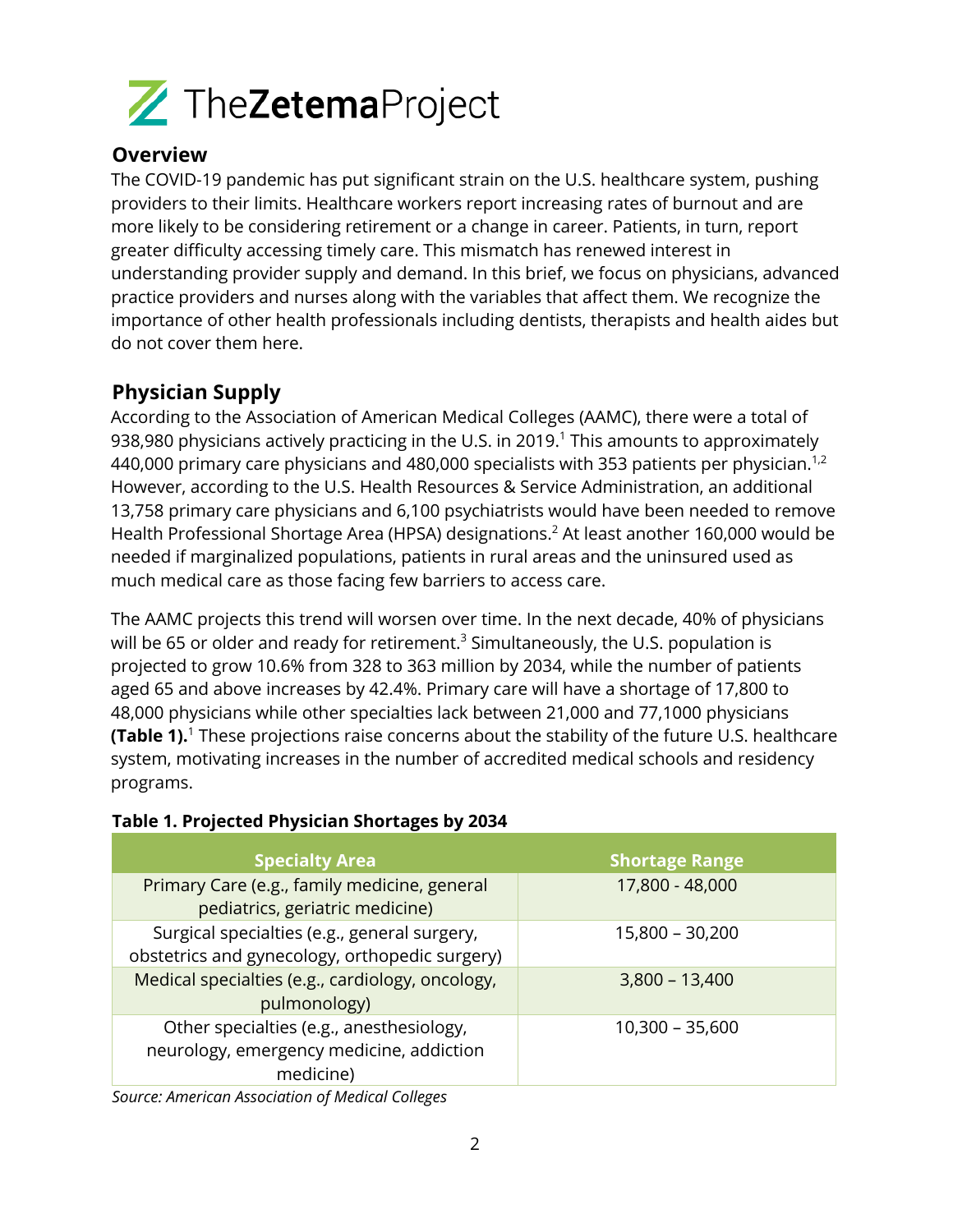# TheZetemaProject

However, some argue there is no shortage. Gudbranson et al. note that even with 12% of primary care physicians work part time, there are more than 388,000 full-time primary care physicians with a median and average panel is 1906 and 2184 patients, respectively.<sup>2</sup> If each physician had a panel of 1500 patients, they could care for 583 million people (the U.S. population is 330 million people). Calculations from the demand side similarly suggest there are enough physicians for U.S. patients. Their findings are not necessarily unique. Provider shortages have been predicted before without coming to pass. Between 2002 and 2006, at least three unique studies predicted a shortage of 85,000 to 200,000 physicians by 2020 –far greater than the 20,000 needed to remove all HPSAs. This disconnect between theoretical capacity and projections is significant. $2,4$  Contributing factors include:

- Uneven distribution of physicians: there is a clear mismatch in physician supply and demand. While 20% of U.S. patients live in rural areas, only 10% of physicians maintain practices there.
- Ineffective scheduling: evidence shows that many healthcare facilities use outdated or inefficient scheduling practices that are exacerbated by high no-show rates. The issue is not only limited to outpatient clinics, but operating rooms as well.
- Insurance coverage: Practices may limit the number of patients they take from programs like Medicaid, reducing access to care.
- Rigid care models: Most care is delivered by medical doctors. However, advanced practice providers can play a role in addressing capacity.
- Suboptimal productivity: Physicians spend more than a third of their time documenting patient care. This trend is worsening with a rise in health record inbox messaging.<sup>5</sup> This time is an inefficient use of labor and could be spent seeing patients.
- Potential conflict of interest: The most widely cited projections on physician shortages typically come from the AAMC. It would be remiss to not recognize that the AAMC directly benefits from an increase in the number of physicians being trained.

#### **Nursing Supply**

More broadly accepted is the concern surrounding nursing shortages. A survey of rural hospitals found that 96% have had trouble finding nurses during the COVID-19 pandemic.<sup>6</sup> One in four have had to suspend routine services, while an additional one in five have considered similar changes. This shortage in only expected to worsen.

The U.S. has 4.2 million registered nurses (RNs) and 950,000 licensed practical nurses (LPNs) and licensed vocational nurses (LVNs).<sup>7</sup> RNs typically have more training and greater autonomy to assess and treat patients. LVNs and LPNs provide basic patient care but are supervised by RNs or physicians. In 2020, the median age of RNs and LPNs/LVNs was 52 and 53 years, respectively.<sup>7</sup>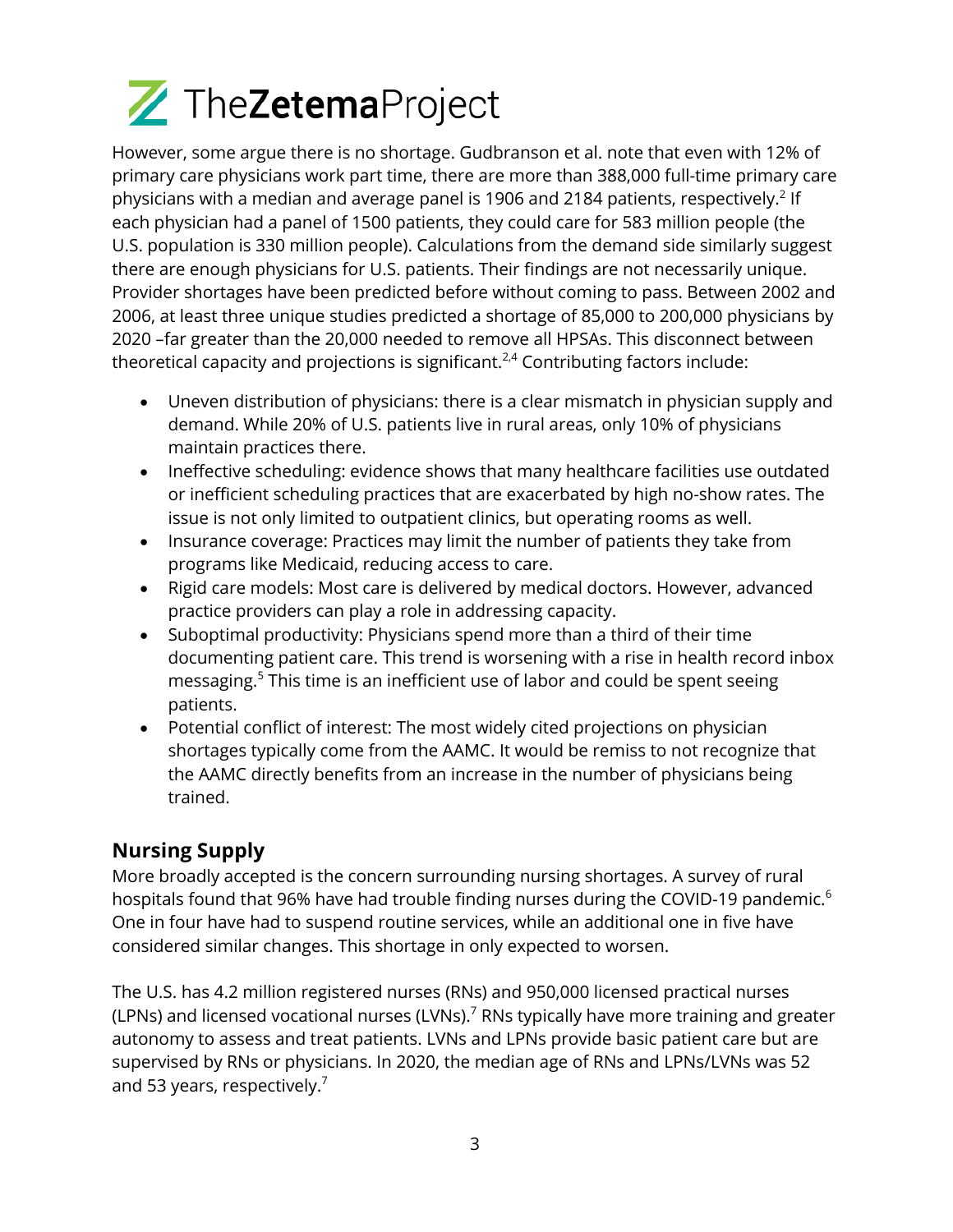

Studies predict over one million of these nurses will retire by 2030, but COVID-19 may have accelerated that trend.<sup>8</sup> When hospitals stopped performing elective procedures and had lower volume during the pandemic's initial waves, many furloughed employees. This may have pushed some nurses to retire instead of returning to work. The job itself has also gotten more stressful, with nurses taking on increasing workloads and patients more openly threatening or bullying healthcare workers. 9

Retention is also a significant issue within the existing workforce. Traveling nurses, who temporarily join hospitals experiencing staffing shortages, earn higher salaries than permanent nurses who likely have greater experience and institutional knowledge. The difference is dramatic with rural nurses earning approximately \$1,200 a week while traveling nurses make as much as  $$5,000$ .<sup>10</sup> Profitable healthcare systems can afford to increase salaries or pay bonuses, but this likely exacerbates disparities in access to care as facilities treating underserved patients lack the same resources.

#### **Graduate Medical Education**

Graduate medical education (GME) is funded by the Centers for Medicare and Medicaid Services (CMS) through both Direct Graduate Medical Education (DGME) and Indirect Medical Education (IME) funding.<sup>11</sup> DGME payments are based on a hospital's proportional Medicare patient load and number of resident physicians. They cover the direct costs of GME such as residency and teaching faculty salaries and administrative costs. IME payments are added to Medicare inpatient reimbursements based of the number of residents and inpatient beds to offset the higher costs that hospitals have when teaching trainees. These funds were never intended to cover teaching costs for non-Medicare patients but largely shape the discourse around GME funding as Medicaid and the Veterans Health Administration contribute far less. 12

Congress has historically attempted to contain GME funding by limiting the number of federally funded residency spots. The Balanced Budget Act of 1997 capped the number of positions at 1996 levels (approximately 85,000), while the Balanced Budget Refinement Act of 1999 restricted both the ceiling (140%) and floor (70%) of reimbursement relative to the national average per resident to reduce disparities in funding.<sup>13</sup> In December of 2020, Congress approved the addition of 1000 positions at hospitals in rural and underserved communities.<sup>14</sup> This was the first time new seats were added in over two decades.

More recently, significant debate has focused on whether the current system for GME funding is necessary or fair. Although hospitals argue GME funding is absolutely necessary to offset the costs of training, some stakeholders, including Congress and the Medicare Payment Advisory Committee, have suggested cutting GME funding to reduce healthcare spending and improve the Medicare Trust's solvency.<sup>15</sup> Many economists agree with this position and argue that GME funding is unnecessary since residents offset the costs of their training by accepting lower wages.<sup>12</sup> If their labor was not profitable, hospitals would not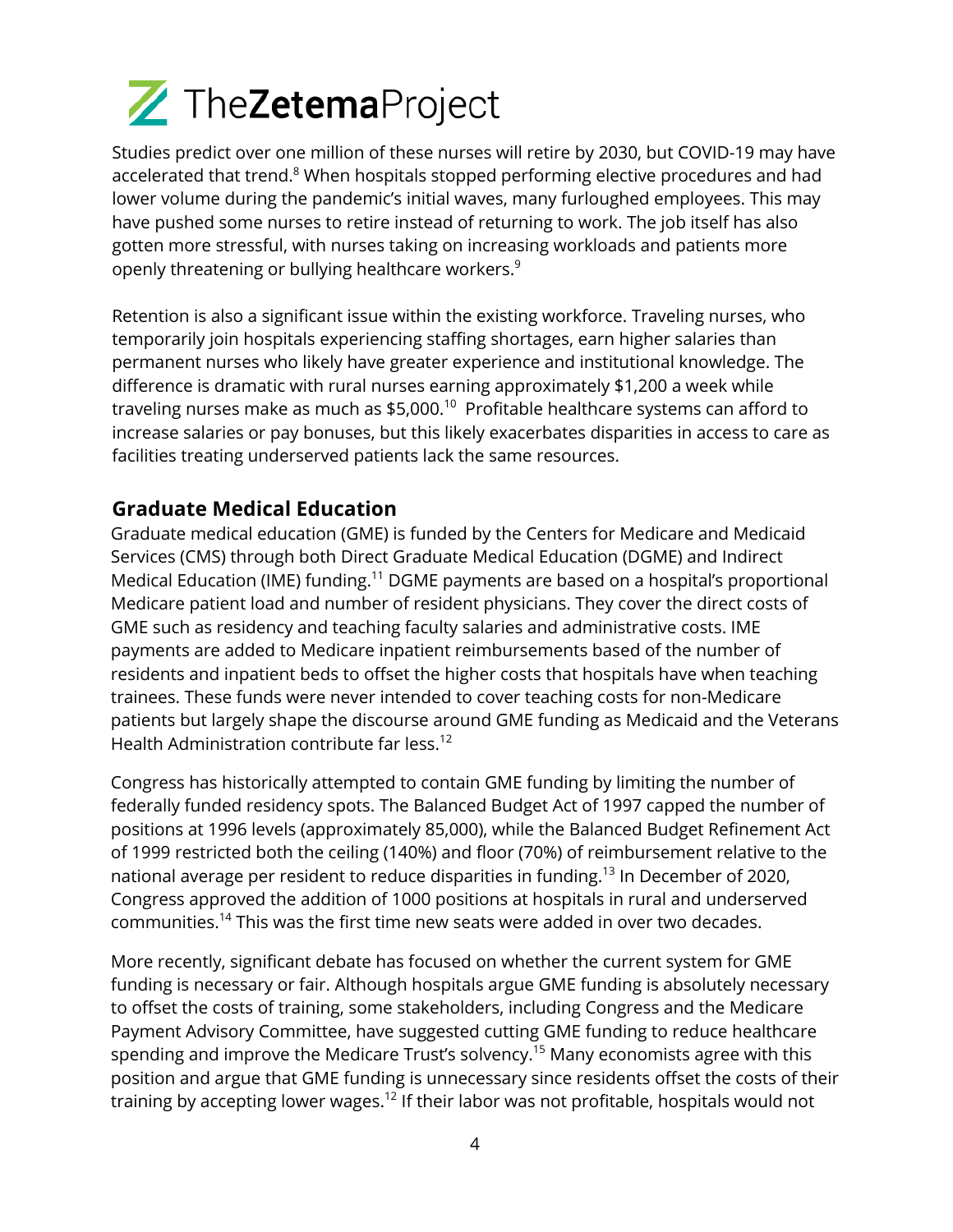## TheZetemaProject

have created more 15,000 unfunded residency positions since 2003.<sup>16</sup> Similarly, Hahnemann Medical Center's 550 government-funded residency positions would not have sold for a winning bid of \$55 million.

Others argue this oversimplifies the issue. When broken down by specialty, the number of unfunded residency positions has largely increased for those that are well-reimbursed.<sup>13,17</sup> Between 2003 and 2018, the number of residents increased by 209% in plastic surgery, 190% in neurosurgery, and approximately 150% in dermatology, otolaryngology, and radiation oncology.<sup>17</sup> Positions in internal medicine, family medicine, and pediatrics had much slower growth, suggesting increases in unfunded GME have favored specialty training –and hospital goals –over primary care.<sup>18</sup>

Rather than eliminate all federal GME funding, policymakers may seek reform or regulations to create a physician pipeline that meets national needs and optimizes health outcomes. Otherwise, healthcare markets may not adequately address issues of supply.

#### **Telehealth**

Telehealth is often viewed as a solution to the suboptimal geographic distribution of physicians; it is not always necessary for doctors to be in the same location as their patients to provide quality care. However, Medicare restricted reimbursement for telehealth prior to the COVID-19 pandemic. To qualify for payment, encounters had to be between physicians and patients in rural areas and both had to complete the call from a certified clinic or facility. This 'originating site' requirement limited overall utilization: only 0.1% of all Medicare primary care visits were conducted through telehealth before February of 2020.<sup>19</sup>

The pandemic pushed regulators to eliminate red tape, reimbursing telehealth visits and remote patient monitoring in parity to encourage social distancing.<sup>20</sup> Utilization rose sharply, with telehealth making up almost 20% of weekly visits for large practices (101+ providers).21 Patients could more easily see their physicians, which was reflected in lower no-show rates.

However, in a post-pandemic world, the telehealth landscape is more complicated. Though telehealth increases access to care, that same convenience makes it ripe for abuse. For example, with the current expansion, physicians could more easily schedule unnecessary follow-ups, and patients could similarly make appointments for more minor concerns such as a cold when they would have not come to the office before. There are also instances where a physical exam is necessary and virtual care is impractical.

Payers have long struggled with this issue, seeking to identify scenarios where telehealth is substitutive and not additive. So far, CMS has limited permanent expansion to extremely specific use cases. $^{22}$  If parity ends, this may reduce incentives for many to invest in telehealth. Otherwise, providers may switch back to in-person care. Data already suggest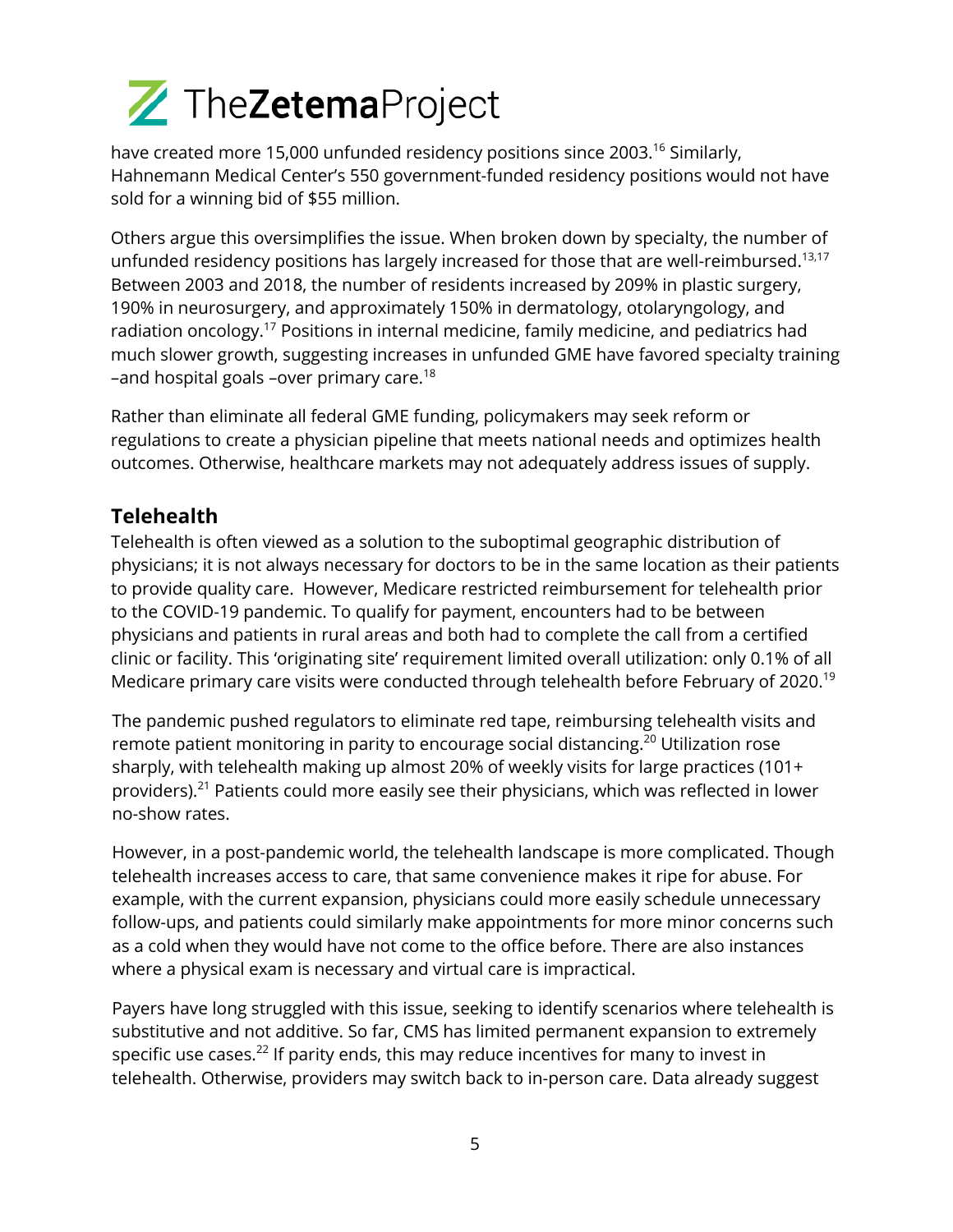

this: the number of virtual visits has significantly declined since the pandemic's initial wave. $^{23}$ 

Even if telehealth's expansion persists, it is worth noting that it does not completely fix issues surrounding access to care. Telehealth requires reliable internet or cellular data for patients to engage, and data from 2018 shows that more than a quarter of Medicare beneficiaries lack digital access.<sup>24</sup> The disparity is worse for those with low socioeconomic status or in communities of color.

#### **State Licensure**

State licensure restrictions also present a challenge to provider shortages. Prior to the pandemic, states medical boards licensed physicians according to each state's respective medical practice act.<sup>25</sup> Physicians were required to be licensed in the state where the patient is located; a physician in California could not have a telehealth visit with a patient in North Carolina, unless they had a license in North Carolina. However, the pandemic led almost every state to modify licensure requirements and renewal policies so that physicians could see patients across state lines. This enabled a significant proportion of the growth and interest in telehealth. Unfortunately, most states no longer have emergency declarations in place. As of July of 2021, only 17 states continue to have licensure flexibilities with a handful considering laws to allow out-of-state physicians to provide telehealth services.<sup>26</sup> These changes increase barriers to care. When the pandemic began, Johns Hopkins was serving more than 330,000 patients through

#### **State Licensure Reforms to Improves Access to Care:**

- 1. Make it easier for physicians to obtain out-of-state licensing (i.e., Interstate Medical Licensure Compact)
- 2. State reciprocity to recognize out-of-state licenses as mandated within the VA system
- 3. License the practice of medicine according to the physician's location alone and not the patient's, similar to the policy of TriCare, the military health plan.
- 4. Create a federal license to practice medicine instead of going through state boards

telehealth. Approximately 10% of patients were located in states without Johns Hopkins facilities, and presumably where their physicians were not licensed.<sup>25</sup>

This has spurred debate over states' authority around medical licensing. Many argue that state-based licensure is no longer practical given the growth of regional and national health systems and increased used of telehealth. $^{27}$  Broader licensing systems such as those suggested by Mehrotra et al. (2021) would allow for improved access to care.<sup>27</sup> Broader competition may also incentivize higher value care, with improvements in quality or cost.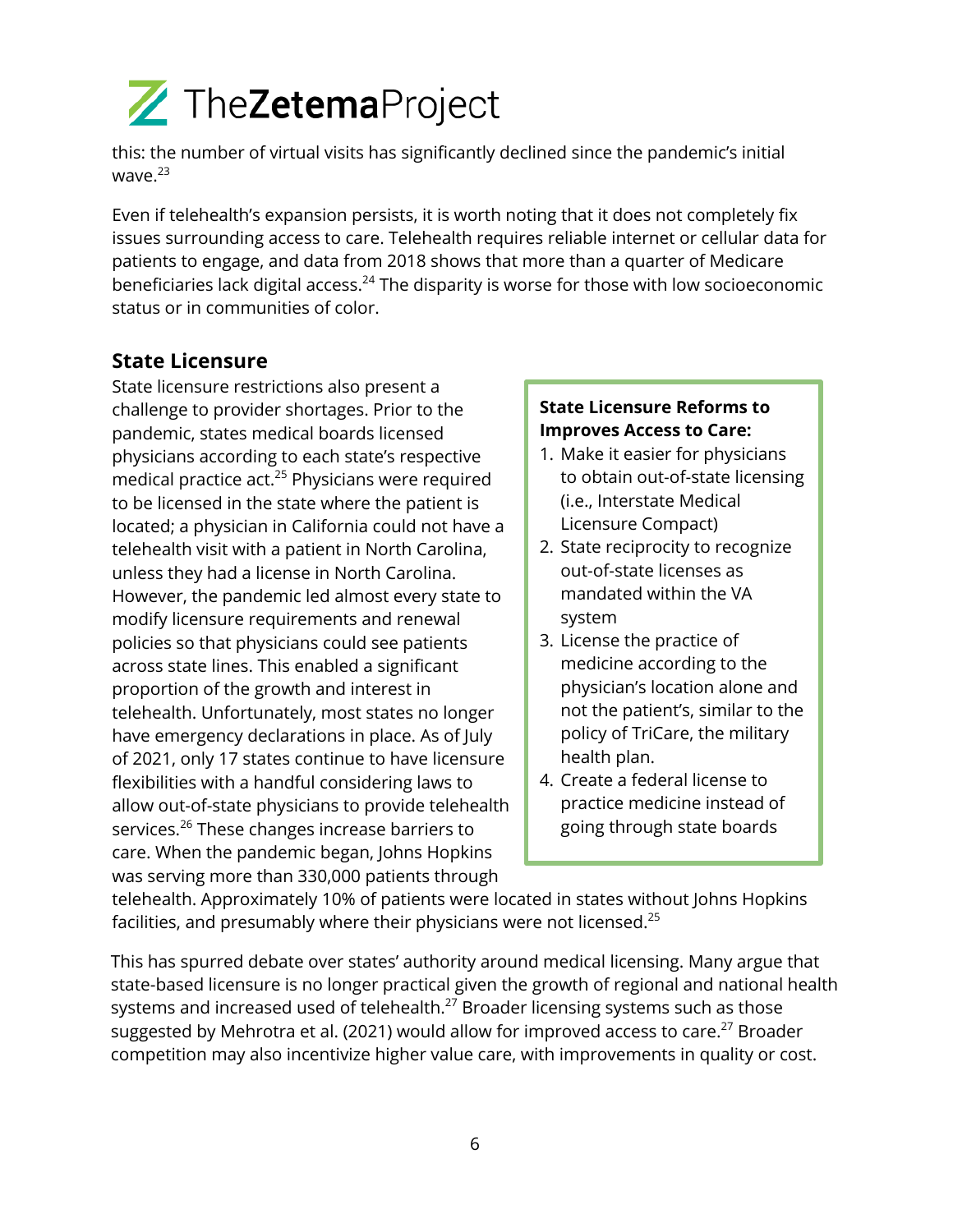

However, many argue that state licensing boards are unlikely to cede their authority. They have decades of experience and play a significant role in disciplinary activities to maintain patient safety and quality. Licensing –and taxes for the revenue generated by physicians – are also a source of funding for states. Therefore, incremental changes such as reciprocity are more likely to be accepted than broad overhauls like federal licensure.

#### **Advanced Practice Providers**

Advanced practice providers (APPs) such as nurse practitioners (NPs) and physician assistants (PAs) emerged in the 1960s to address shortages in the physician workforce.<sup>28</sup> NPs are registered nurses who complete at least 1000 hours of clinical practice in areas such as adult or pediatric medicine to earn a masters or doctoral degree. Almost half of all states allow NPs to practice without physician oversight. PAs are not required to have previous clinical experience, but study for two years to complete a master's degree. To graduate, they must complete at least 2000 hours of clinical practice. They can practice in a variety of specialties, through PA residency is not required. Laws regarding oversight of PAs vary by state. In comparison, physicians must complete four years of medical school and at least three years of residency to practice, logging 15,000 to 16,000 clinical hours.<sup>29</sup>

This training arguably allows physicians to provide more comprehensive care, but their training is longer and more expensive. Some argue it is easier to train and increase the number of APPs to address the provider shortage. Compared to physicians, APPs are also more likely to practice in rural settings and treat underserved populations, helping concerns regarding provider distribution.<sup>30</sup>

However, groups representing physicians and APPs often have conflicting opinions regarding their respective roles.<sup>31</sup> Physicians believe they provide higher quality care, while APPs disagree and believe they should be allowed greater autonomy (i.e. admitting privileges, practice without oversight). Studies comparing the two groups offer mixed results. Some show physicians provide fewer unnecessary antibiotics, order fewer diagnostic tests, and make fewer specialist referrals. However, others show similar utilization and outcomes suggesting the two provide comparable care. Further research is needed to understand how to optimize APPs with healthcare teams. Work should be conducted in broader settings (i.e., outside the VA or academic centers) and consider confounders such as variation in training and physicians' roles in collaborating with or supervising APPs.

#### **"The Great Resignation"**

Before COVID-19, two out of five physicians reported burnout.<sup>1</sup> Now, the pandemic has only exacerbated the issue with almost 20% of healthcare workers quitting their jobs since February of 2020 and a third considering leaving.<sup>32</sup> Many worry that the increase in clinical burnout will cause doctors to reduce hours or retire sooner. Those working past 65 or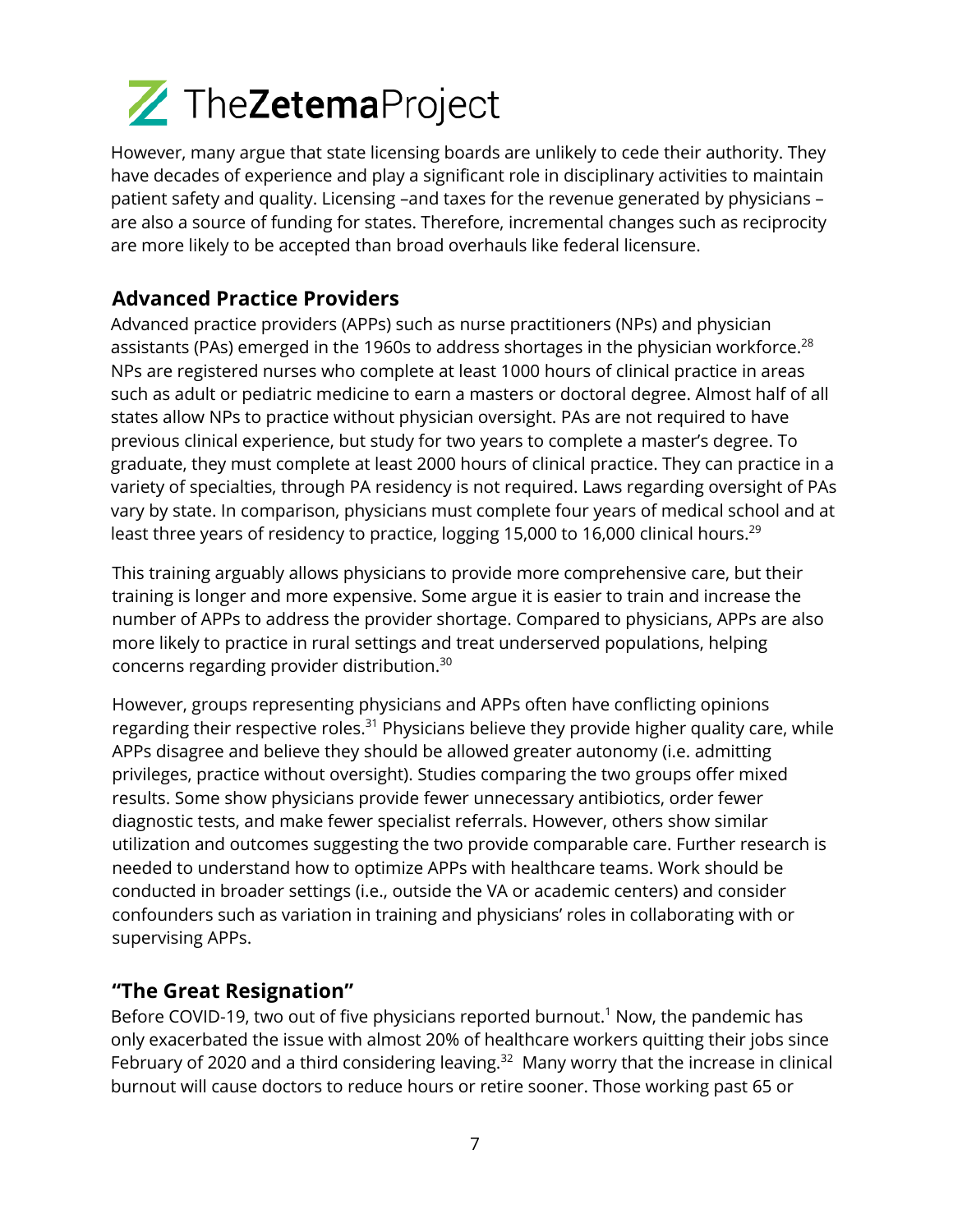# TheZetemaProject

considering it may also have personal health concerns that push them to end their practice instead of furthering their exposure to COVID-19.

Similarly, almost 50% of nurses report burnout.<sup>33</sup> With the pandemic, 11% have indicated an interest in leaving their current positions while 20% are undecided or considering. $34$ Approximately 2% have decided to leave the entire profession, and 8% are undecided or considering it. Unlike physicians, nurses have less autonomy in their day-to-day jobs and cannot easily make changes to change their schedules or increase safety (i.e., treat patients remotely through telehealth). Considering differences in income as well, it is perhaps less surprising to see nurses leave the workforce at higher rates.

The National Academy of Medicine has called for immediate action.<sup>35</sup> They argue that greater emphasis must be placed on the human aspect of care to reduce burnout. Rather than spend time on administrative tasks (i.e., documentation or insurance), policies should encourage face time with patients. Recommendations range from investing in more research on clinician well-being to enabling technology solutions and providing clinicians and trainees with greater support systems. Without significant change, the U.S. healthcare system may struggle to retain its existing provider workforce.

### **Discussion Questions**

- 1. Should the government continue to fund GME? What issues, if any, would be created if teaching hospitals funded GME themselves? If the government continue to subsidize GME, should it use its influence to encourage better specialty and geographic distribution?
- 2. Is there really a physician shortage? A nursing shortage? What can we do to improves access to providers across specialties and locations?
- 3. Should insurers continue to reimburse telehealth in parity? What approaches or restrictions would ensure appropriate use?
- 4. How should state licensure be reformed, if at all?
- 5. What is the ideal role of advanced practice providers? Should the U.S. focus on increasing the number of NPs and PAs instead of MDs?
- 6. How can we reduce burnout among health care workers? What barriers exist?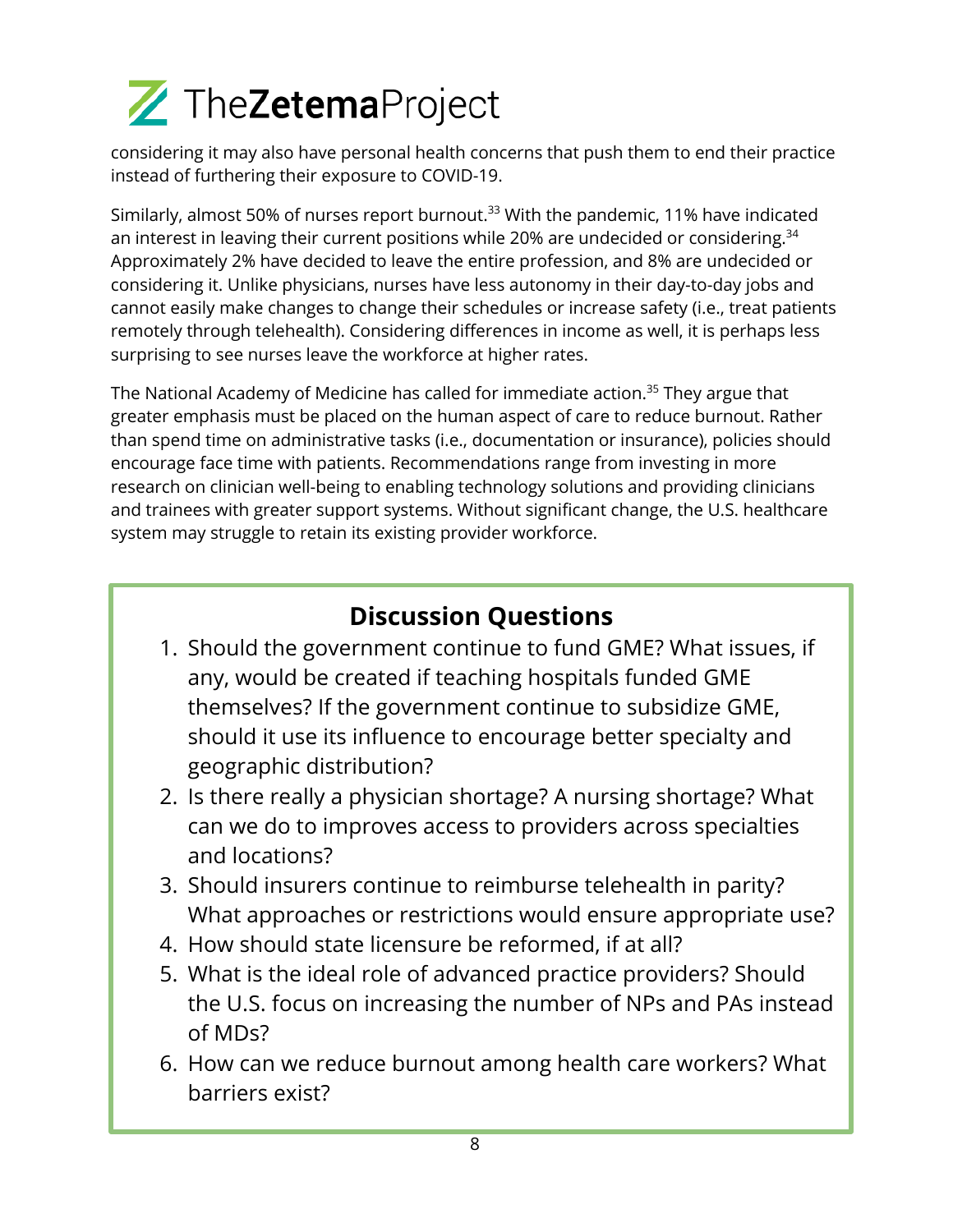

#### **References**

- 1. American Association of Medical Colleges. AAMC Report Reinforces Mounting Physician Shortage. 2021.
- 2. Gudbranson E, Glickman A, Emanuel E. Reassessing the Data on Whether a Physician Shortage Exists. *JAMA.* 2017;317(19):1945-1946.
- 3. American Association of Medical Colleges. The Complexities of Physician Supply and Demand: Projections From 2019 to 2034. 2021.
- 4. Kerns C, Willis D. The Problem with U.S. Health Care Isn't a Shortage of Doctors *Harv Bus Rev.* 2020.
- 5. Nath B, Williams B, Jefferey M, et al. Trends in Electronic Health Record Inbox Messaging During the COVID-19 Pandemic in an Ambulatory Practice Network in New England. *JAMA Netw Open.* 2021;4(10):e2131490.
- 6. The Chartis Group. The COVID-19 Pandemic's Impact on Rural Hospital Staffing. 2021.
- 7. Smiley R, Ruttinger C, Oliveira C, et al. The 2020 National Nursing Workforce Survey. *J Nurs Regul.* 2021;12(1).
- 8. Auerbach D, Buerhaus P, Staiger D. Will the RN Workforce Weather the Retirement of the Baby Boomers? *Med Care.* 2015;53(10):850-856.
- 9. Gamble M. Healthcare workers, once cheered as heroes, now threatened and harassed. *Becker's Hospital Review.* 2021.
- 10. Miranda L. Rural hospitals losing hundreds of staff to high-paid traveling nurse jobs. *NBC News.* 2021.
- 11. Committee on the Governance and Financing of Graduate Medical Education, Board on Health Care Services, Institute of Medicine. Graduate Medical Education That Meets the Nation's Health Needs. *National Academic Press.* 2014.
- 12. Chandra A KD, Wilensky GR. The Economics of Graduate Medical Education. *N Engl J Med.* 2014;370:2357-2360.
- 13. Chen J, Shah S, Rathi V, Varvares M, Gray S. Graduate Medical Education in Otolaryngology: Making Dollars and Sense of Reform *Otolaryngol Head Neck Surg.*  2021;165(6):762-764.
- 14. The American Association of Medical Colleges. Congress Passes Historic GME Expansion. 2020.
- 15. The Commonwealth Fund. Medicare Solvency. 2021.
- 16. Grischkan JA FA, Chandra A. Moving the Financing of Graduate Medical Education Into the 21st Century. *JAMA.* 2020;324(11).
- 17. Royce T. Financing of US Graduate Medical Education. *JAMA.* 2021;325(6):585-586.
- 18. Weida N, Phillips R, Bazemore A. Does Graduate Medical Education Also Follow Green? *JAMA Intern Med.* 2010;170(4):389-390.
- 19. Koma W, Cubanski J, Neuman T. Medicare and Telehealth: Coverage and Use During the COVID-19 Pandemic and Options for the Future. *Kaiser Family Foundation.* 2021.